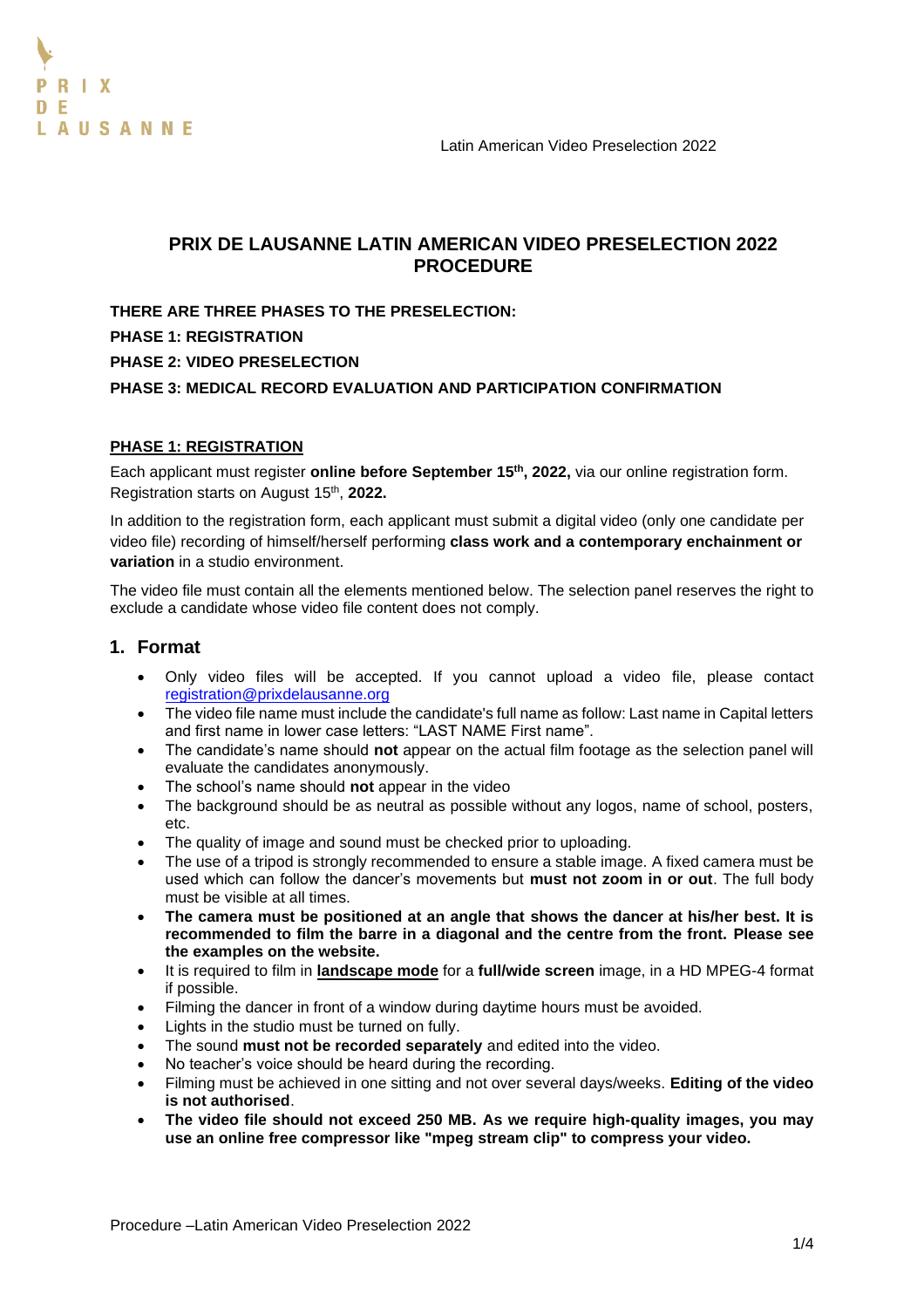# **2. Video file contents**

The video file must be about **15 minutes in duration** to provide adequate evidence of the applicant's artistic, musical, and technical capabilities. It must show the full body throughout and **must** include the three following sequences. Please remember that dance is a form of expression, not just technique.

**2.1. Barre work**, **not** more than **five** minutes in length in total.

- **One side only** (the same side for all the barre work)
- This section should start with warm up, barefoot with tights, in first position, with the candidate's **back to the barre** to highlight the structure of the feet (please see the example on the website).
- In addition to the warmup, please show a barre consisting of pliés, tendus, adagio (including battements lents and/or developpés), grands battements danced in soft shoes by male and female applicants.

### **2.2. Centre practice**

- $\circ$  Pirouette combination with pirouettes en-dehors and en-dedans (soft ballet shoes)
- o Adagio (soft ballet shoes)
- o Allegro combinations:
	- Small jumps and beats (soft ballet shoes)
	- Medium size allegro, including assemblés, jetés, sissonnes, etc. (soft ballet shoes)
	- Tours en l'air right and left (male candidates only)
- o Pointe work (female candidates only):
	- Warm up échappés retirés, double pirouettes en-dehors and en-dedans on pointe
- $\circ$  Grand allegro The running time of the enchainement should be 32 to maximum 64 bars (measures) length of music:
	- Female candidates must wear pointe shoes and must include a diagonal of turning steps within the enchainement.
	- Male candidates' enchainement must show cabrioles, entrechats six and double tours en l'air within the enchainement.

#### **2.3. Contemporary enchainement or variation**

- Up to two minutes in length (**not** one of the contemporary variations of Prix de Lausanne competition) to show how the dancer moves within a vocabulary other than ballet.
- No props are allowed.
- Without this enchainment or variation, the video file will not be considered.
- Excerpts of live performances will **not** be accepted.

## **3. Clothing for the video selection**

The dancer's clothing must contrast with the background. For example, no white leotard should be worn if filmed against a white background or a black leotard against a black background.

#### **3.1 Barre work and centre practice**

Male candidates: dark tights and a fitted plain t-shirt (any colour)

– **no** cut off tights, leg warmers or loose T-shirts

Female candidates: white or pink tights and a sleeveless plain leotard (any colour, with no patterns)

– **no** skirts, practice tutu, leg warmers or loose T-shirts

#### **3.2 Contemporary enchainment or variation**

Male and female candidates: barefoot, socks, soft ballet slippers or in "Nu-pieds" (to protect the sole of the feet).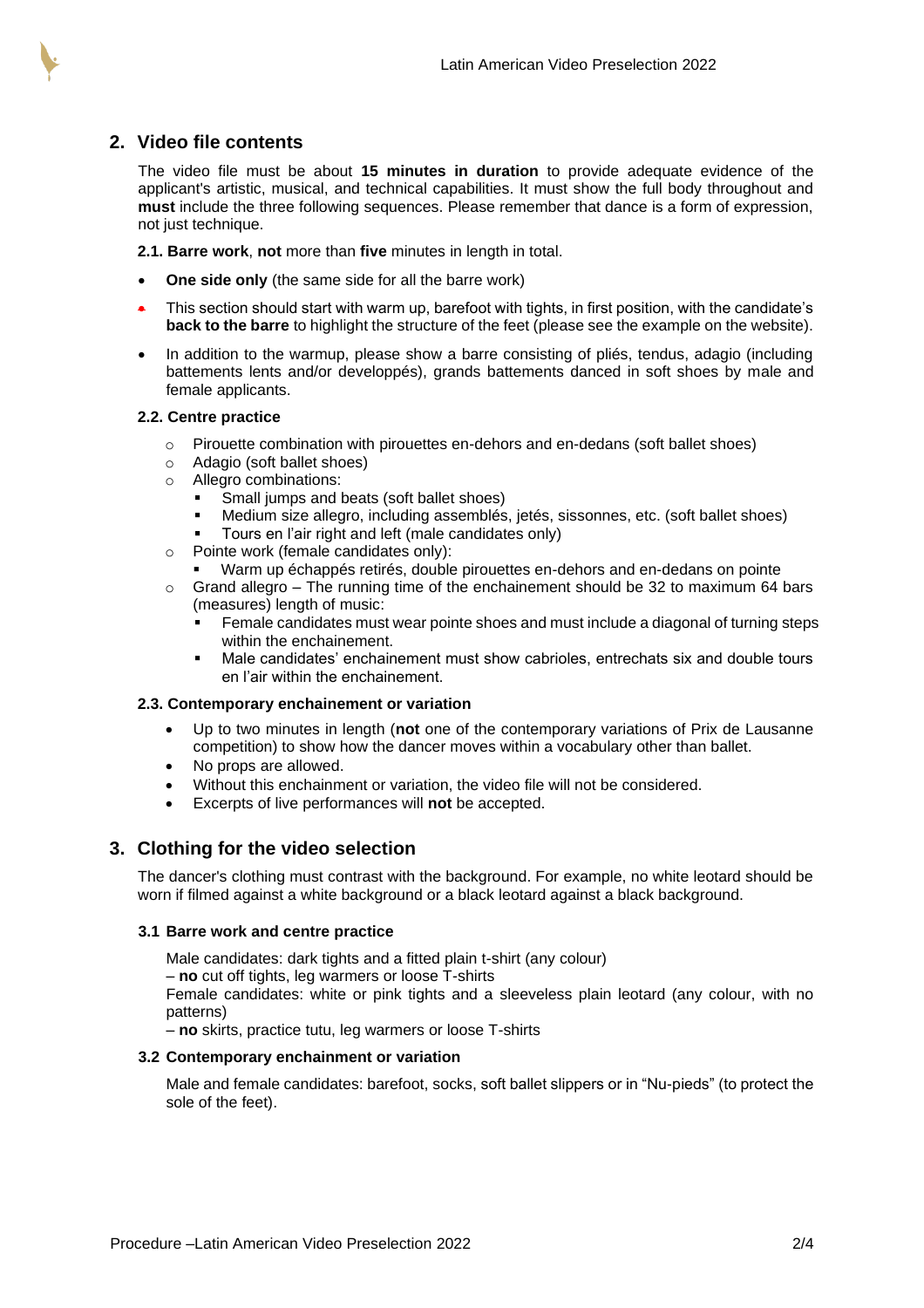

## **PHASE 2: VIDEO PRESELECTION**

The preselection panel will meet on September  $23<sup>rd</sup>$  and September  $24<sup>th</sup>$ ,  $2022$ , in Lausanne, they will choose 10 finalists. The results will be announced on September 29<sup>th</sup>, 2022, the latest. The preselection panel's decisions will be final.

## **1. Preselected candidates**

The first top 2 finalists will be preselected and invited to the Prix de Lausanne 2023 free of charge (see conditions in Phase 3).

### **2. Finalists**

The other 8 finalists will be able to register to Prix de Lausanne 2023 video selection round, held end of October 2022, free of charge.

To participate they must register and submit their video online before October 15<sup>th</sup>, 2022.

Their video will be shown to the jury panel of the Prix de Lausanne Video Selection that will be held from October 20th to October 23rd, 2022.

### **3. Non-finalists**

Participants of the Latin American Video Preselection who are not finalist can register to the Prix de Lausanne Video Selection round.

To participate, they must register normally and pay the registration fee of **175 (one hundred and seventy-five) Swiss Francs**, non-refundable, online **before September 30th, 2022**. Payment must be made by **credit card** on the Prix de Lausanne's website.

Latin American Preselection finalists and non-finalists who are eventually selected during the Prix de Lausanne Video Selection round to participate in the competition in Lausanne will have to pay an additional **200 (two hundred) Swiss Francs**, non-refundable. This amount must be paid online by credit card **before November 18th, 2022.**

Financial support can be provided to candidates who may need it (for more information, check the Prix de Lausanne 2023 rules and regulation document on our website).

## **PHASE 3 – MEDICAL RECORD EVALUATION AND PARTICIPATION CONFIRMATION**

All participants to the Prix de Lausanne 2023 must have their medical form reviewed and approved by the Prix de Lausanne's doctor. Therefore, the participation of the **preselected candidates** will be confirmed after the evaluation of their medical form. The results and decision will be announced on October 25<sup>th</sup>, 2022, with the results of the selected candidates of the Prix de Lausanne 2023.

**The finalists** and **non-finalists** who want to register in the Video Selection round of the Prix de Lausanne 2023, will also need to send their medical file in Video Selection registration form in October.

The medical file name must include the candidate's full name as follow: Last name in Capital letters and first name in lower case letters: "LAST NAME First name".

The medical record must contain all the elements requested below. The documents are available online on [www.prixdelausanne.org](http://www.prixdelausanne.org/)

- Growth Diagram
- [State of Health](http://www.prixdelausanne.org/pdf/2011/en/Health-State-e.pdf)
- [Eating Attitude Test](http://www.prixdelausanne.org/pdf/2011/en/Eating-Attitude-Test-e.pdf)

**Please make sure your doctor's contact details and official stamp is visible on the three above mentioned documents.**